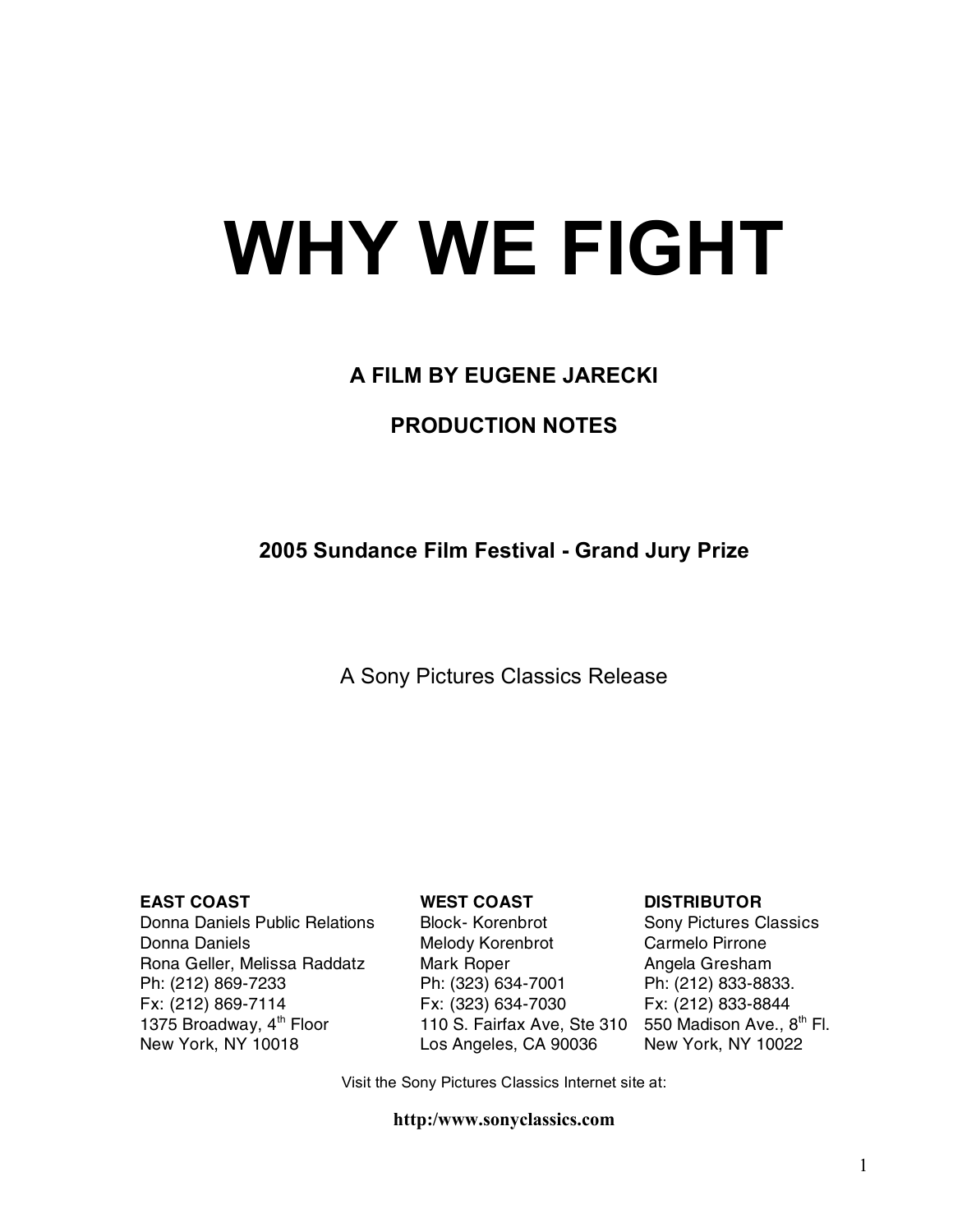| <b>WHY WE FIGHT</b>     |  |
|-------------------------|--|
| <b>Film Description</b> |  |

'Why We Fight," the new film by Eugene Jarecki which won the Grand Jury Prize at the 2005 Sundance Film Festival, is an unflinching look at the anatomy of the American war machine, weaving unforgettable personal stories with commentary by a "who's who" of military and beltway insiders. Featuring John McCain, Gore Vidal, William Kristol, Chalmers Johnson, Richard Perle and others, 'Why We Fight' launches a bipartisan inquiry into the workings of the military industrial complex and the rise of the American Empire.

Inspired by Dwight Eisenhower's legendary farewell speech (in which he coined the phrase "military industrial complex"), filmmaker Jarecki ("The Trials of Henry Kissinger") surveys the scorched landscape of a half-century's military adventures, asking how – and telling why – a nation of, by, and for the people has become the savings-and-loan of a system whose survival depends on a state of constant war.

The film moves beyond the headlines of various American military operations to the deeper questions of why – why does America fight? What are the forces – political, economic, ideological – that drive us to fight against an ever-changing enemy?

"Frank Capra made a series of films during World War II called 'Why We Fight' that explored America's reasons for entering the war," Jarecki notes. "Today, with our troops engaged in Iraq and elsewhere for reasons far less clear, I think it's crucial to ask the questions: 'Why are we doing what we are doing? What is it doing to others? And what is it doing to us?'"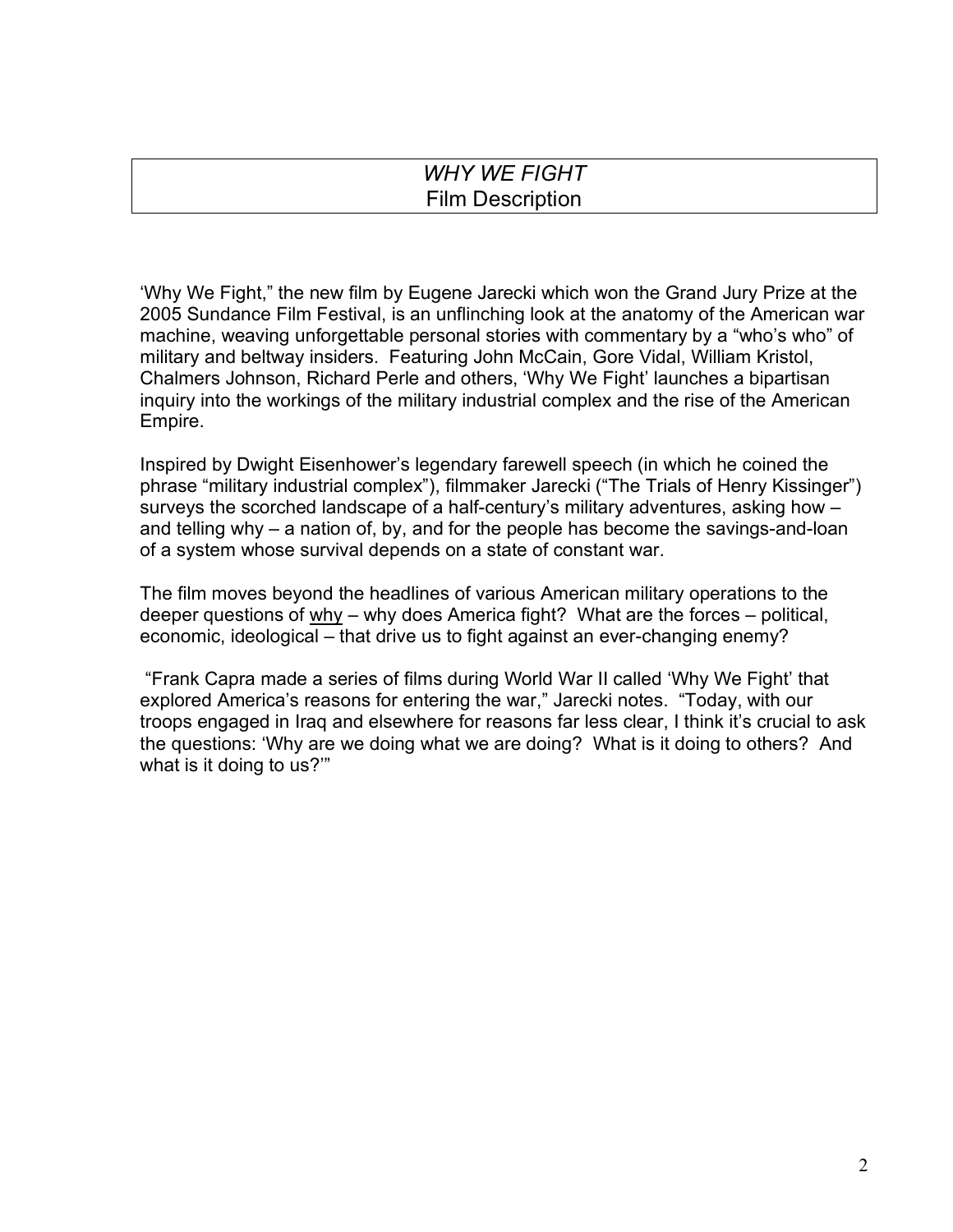# *WHY WE FIGHT* Q&A with Director Eugene Jarecki

#### *What is the film about?*

*The perils of empire*. I think the film is ultimately about where America is today, how we got here, and where we are going. For many people, the war in Iraq and the Bush Doctrine of preemptive war seem like a frightening new chapter in the history of U.S. foreign policy. But what I learned in making the film is that where we are today is as much an extension of the past as a departure from it. Since World War II, America has been on a path toward empire. Eisenhower and Washington before him warned us that to build and protect an empire requires standing armies – a permanent military establishment – and that these come to threaten democracy itself. Eisenhower warned of "destroying from within that which you are trying to protect from without."

#### *What compelled you to make the film?*

*Dwight Eisenhower's farewell address.* In his 1961 Farewell Address as President, Dwight Eisenhower surprised everyone when he warned America that a "militaryindustrial complex" was acquiring national influence that could threaten democracy on a global scale. At a time of exploding defense profits and when an unprecedented number of people inside the government hail from former posts at defense contractors, I wanted to investigate whether Eisenhower's fears have come to pass.

#### *WHY WE FIGHT was actually the title of a series of films made by Frank Capra during World War II. Why did you borrow the title?*

*To connect past and present.* After Pearl Harbor, Frank Capra was asked to make a series of films examining America's reasons for entering World War II. Back then, the reasons were clear – fascism, genocide, oppression, Today, if you ask people why we are fighting in Iraq, I think the reasons are far less clear. So much has changed about how Americans see themselves and our role in the world. If Frank Capra asked his question today, I wondered, what would they look like? P.S. We didn't just borrow Capra's title. In some cases we also borrowed beautiful images from his films to portray America from that time.

#### *There are a number of people whose stories are told in the film. Who are they and what interested you about them?*

*They are part of America's military family.* People are the victims of war, but they are also its perpetrators. At every level, from the White House to the defense factory to the front line, it is people that make wars happen. So looking at why America fights would be incomplete without portraying the stories of people whose lives are interwoven in the American war machine – from its dreamers to its disillusioned. There are a handful of characters in the film and, without giving the surprises in their stories, I can say that each of them had a unique twist that drew me to them – something I didn't expect that made me rethink my preconceptions.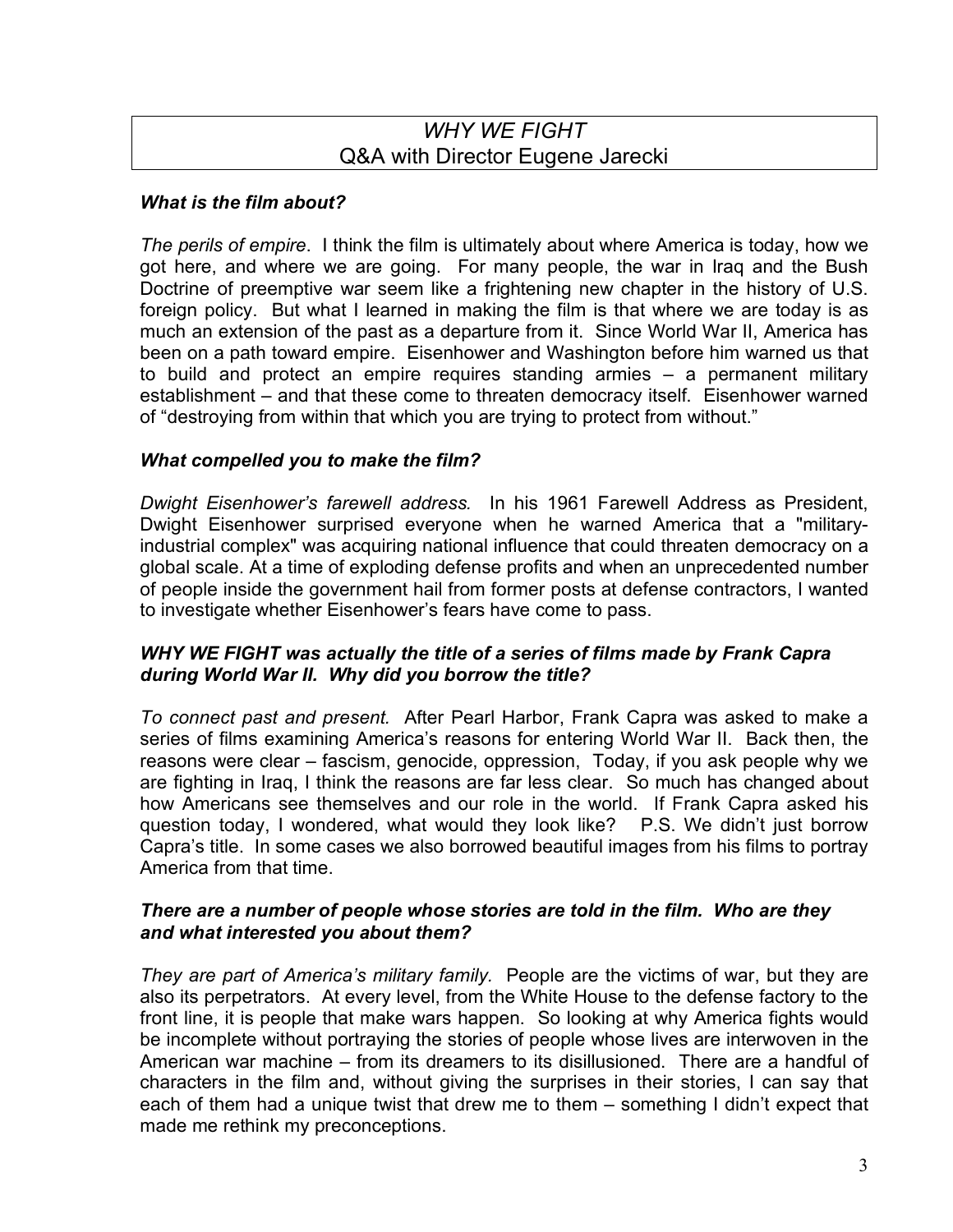#### *What do you most want people to take away from the film?*

*A sense of urgency.* Americans today are at a crossroads. With the public deeply divided over the Iraq war and a number of domestic issues, people across the political spectrum are examining more closely than ever America's identity at home and abroad. These people – what Eisenhower called an "alert and knowledgeable citizenry" – have more in common than they think. Real change is not made or broken by who wins a given election or scores short-term points. Rather, it comes when people look closely at how they are governed and what their society represents.

#### *What was the greatest challenge in making the film?*

After making my last film *The Trials of Henry Kissinger,* I traveled to theaters across the country to talk to audiences and answer questions. I was surprised how much people wanted to talk about Henry Kissinger the man rather than the system he represents.

This time, I wanted to make a film that would not offer a simple villain, but instead invite viewers to look more broadly at the system itself. Why America is *systemically* geared to fight wars is a far deeper issue than the particular actions of any one person.

But it is a real challenge – as I discovered – to make a film without a villain. People like to have someone they can love to hate. But the problem is that too often the villain you choose is really a proxy for a system that itself needs repair. Stopping at the villain – whether it's Henry Kissinger, George Bush or anyone – is stopping short. It may feel satisfying. But it is politically impotent.

#### *This has very much been a year of political documentaries. How does WHY WE FIGHT figure in this trend?*

It has been a big year for docs. But a lot of the films that have gotten the most recognition were very focused on the 2004 American election. Now that it's over, I am hoping that **WHY WE FIGHT** can be part of a new wave of films that can move to deeper questions that haven't gone away – questions that go beyond one election cycle.

#### *The film covers a number of highly sensitive subjects. How did you get access?*

Early on in the process, we were given approval by the Department of Defense to interview people up and down the chain of command. Once we got access, we discovered – no surprise – that people want to tell their story. At times, I found the people we spoke to in the military wonderfully candid. Sometimes people who see the film ask me "did you tell people what the movie was about?" I say I always did when asked, but often, the military personnel didn't ask too many questions. I think many in the military feel they are fighting for freedom – including the freedom of a documentary maker to explore a sensitive subject of his choice. So in a way, if they would have to ask me what I am doing, then what are they fighting for?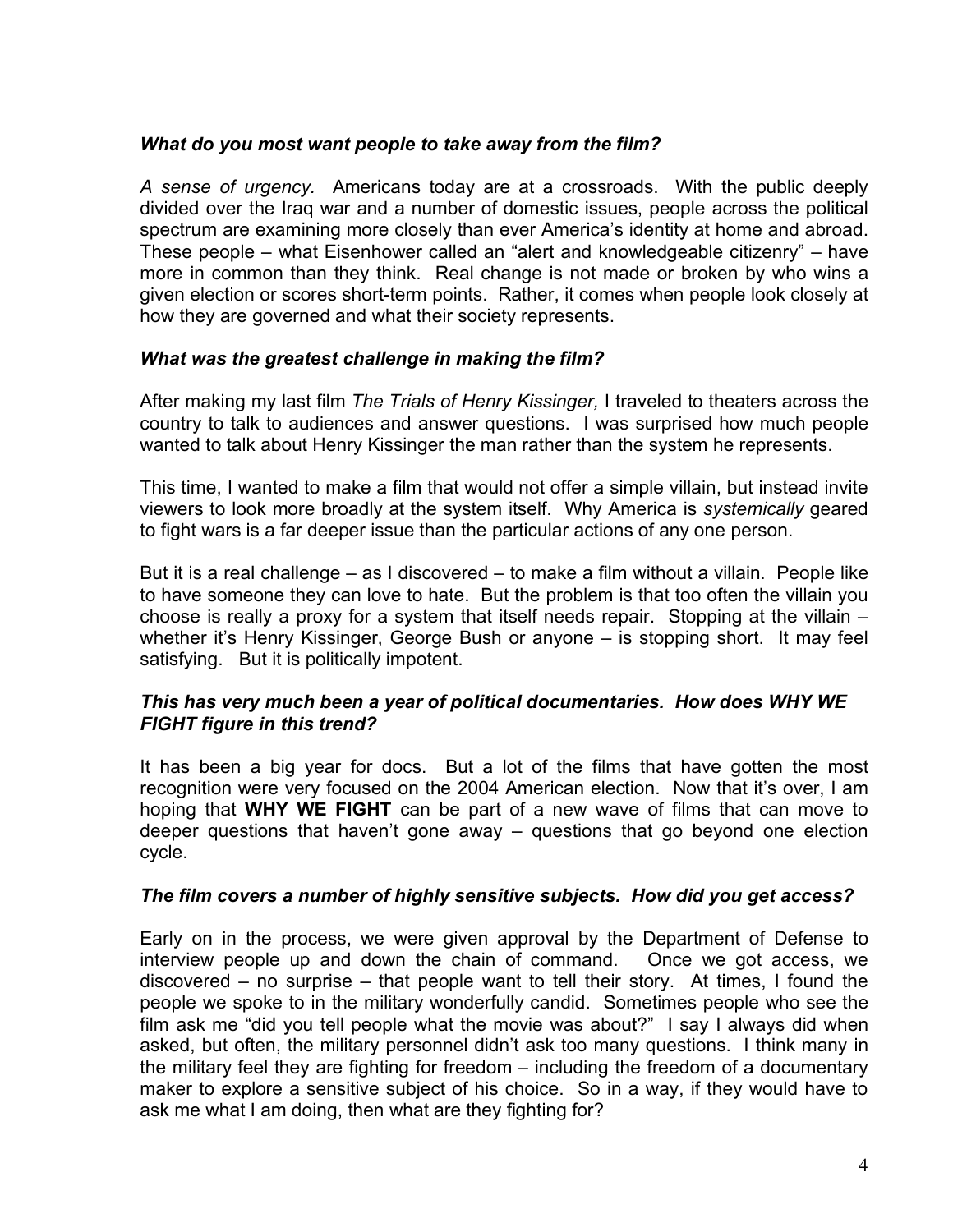#### *Have any of the characters in the film seen it? What was their reaction?*

Only one of the characters in the film has actually seen it. In general, making a documentary, I am careful for journalistic reasons about showing characters the material until it is finished. The only character to whom I showed the film before it was finished was Wilton Sekzer, a former NY City Policeman who lost his son on 9/11. The film partly tells the story of Wilton's immense emotional struggle in the wake of his loss. Because the material is so sensitive and so deeply personal to him and because he had put so much faith in me to handle his story caringly, I felt compelled to show him the film before others would see it. I was enormously gratified when he told me he thought the film did justice to his experience and to his desire to memorialize his son. I was overjoyed when Wilton and his family decided to accompany the film to its premiere at the Sundance Film Festival.

#### *There are also interviews with Iraqis in the film. Why did you include their voices?*

In asking the question Why We Fight, I was concerned not only with the viewpoint of Americans as our country conducts a war but also on the perspective of those on the receiving end. When we started conducting interviews in Iraq, we were struck at how textured and surprising the viewpoints of everyday Iraqis were. Their vantage point as war approached was invaluable for enriching the film's perspective on American militarism.

#### *The film's title asks a question. Do you answer it?*

*Yes and no.* My first goal was to ask the question. When you ask Americans why we fight they give reasons that are understandable to them – freedom, democracy, national security. But inside the Pentagon, you discover forces driving the war machine that are so much more textured. This gap between perception and reality is at the heart of **WHY WE FIGHT.** Of course, there can't be one right answer to a complex question, but my hope was at least to close the gap a bit.

#### *Why do you think we are fighting in Iraq?*

*Many reasons.* There have been so many reasons given for why we are in Iraq – from WMDs to oil, from a democratic crusade to the desire by influential geostrategists to reassert American global power in the wake of 9/11. None of these answers alone is comprehensive. Rather, I think they're all partially true. The war seems to have been of shared service to a range of interests – a coming together of imperial thinkers, global petroleum concerns, and a culture of militarism that tilts toward/requires war to selfperpetuate. After 9/11 all of these came together to create the almost unexplainable momentum that pushed the country to war.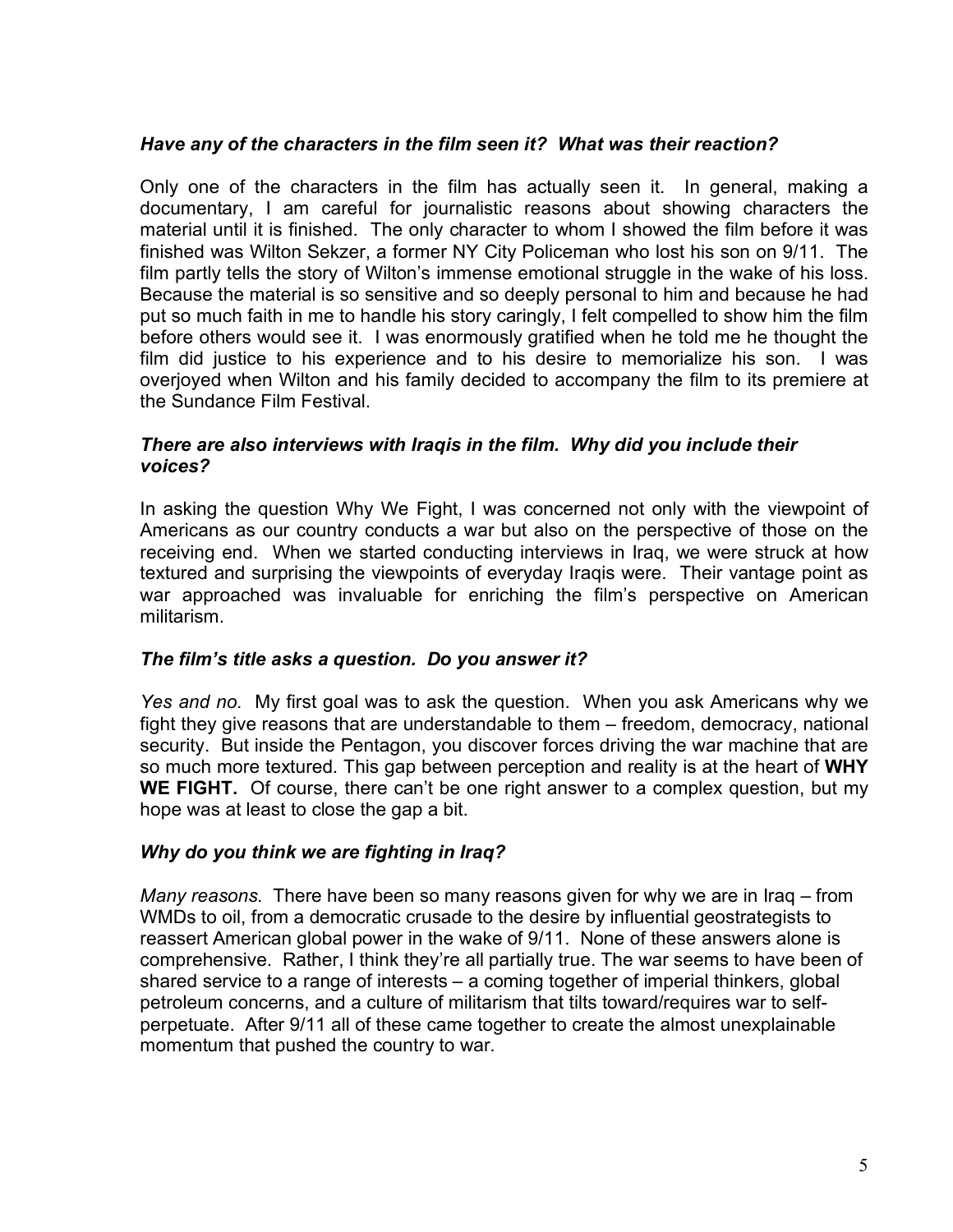# *WHY WE FIGHT* Description of Key Participants

#### **WILTON SEKZER**

#### *"Am I sorry I asked for my son's name to be put on the bomb? No, because I acted under the conditions at that time. Was it wrong, yeah it was wrong but I didn't know that. Is it regrettable?…"*

Wilton Sekzer was a New York City cop for 35 years. On 9/11, his son Jason died in Tower 1 of the World Trade Center.

He struggled to find a way to do something for his son's memory. Wilton remembered that, as a helicopter door-gunner in Vietnam, he used to get requests to write the names of fallen soldiers on bombs dropped on the enemy. Then the President explained that Saddam Hussein was responsible for the 9/11 attacks. Wilton got an idea.

He emailed all branches of the armed forces. A simple request from a Vietnam veteran and former NYC cop – could they write his son's name on a bomb to be dropped on Iraq?

To his amazement, Wilton got back an extraordinary stream of e-mail traffic. From privates to sergeants, majors to colonels, the message came back: "Can do. Semper Fi." In a macabre indulgence of the 9/11-Saddam link, the Air Force even enclosed photos of the bomb with the words "In Loving Memory of Jason Sekzer" – together with a full report of its release over targets east of Baghdad.

Months later, as the President maintained he had never suggested a link between Saddam and 9/11, Wilton was incredulous. His patriotism and desire for revenge had been exploited. "Was I wrong," he wondered, "to write my son's name on the bomb?"

Wilton is now retired from the police force and living in Queens, New York. He is involved in 9/11 family groups concerned with improved homeland security.

#### **WILLIAM SOLOMON**

#### *"These three problems, my mother's death, my financial hardship and my inability to complete my education. All of these problems are gonna be solved by my enlistment in the military."*

William, 23, worked a string of chain-store jobs before losing his single mother. She had urged him not to join the military. "Then don't die," he told her. But she did. Alone with mounting debts, William visits an Army recruiter.

His friends think he's crazy, but William signs a 6-year contract, hoping one day to become a pilot. "If my relationship with my recruiter is any indication, I have nothing but high hopes for joining the service."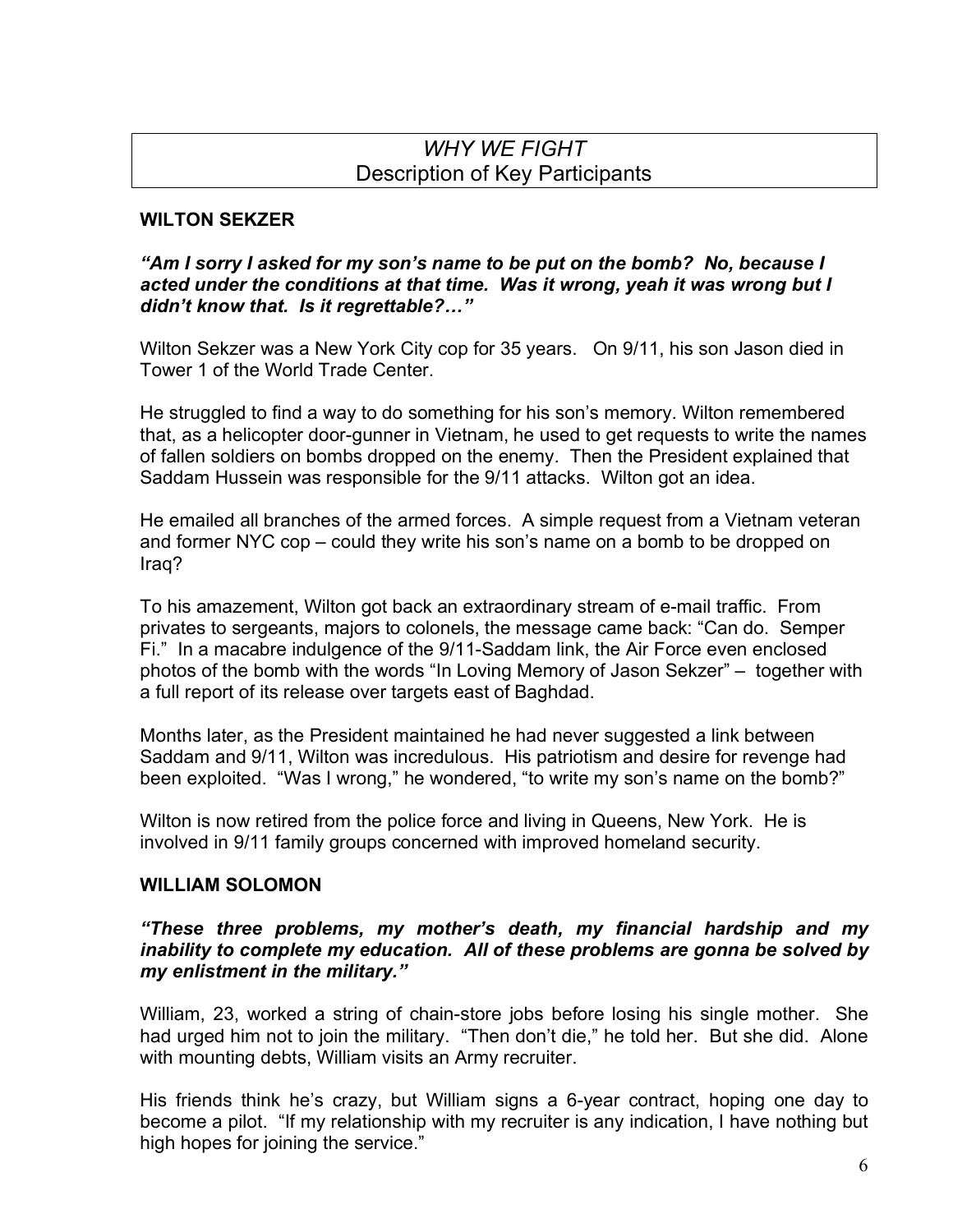With his departure date approaching, there is a lot to do. He empties the apartment he shared with his mother, puts childhood momentos into storage, gives back the keys, and tears up the lease.

When the day arrives, William takes a last look at his New York neighborhood. Wonders if he will miss it. And how his life will change.

On January 10, 2005, Private William Solomon was shipped to Iraq where he will serve for 18 months as a helicopter mechanic.

#### **FUJI and TOOMS**

#### *"How many times in a person's life does one get to fire the opening shots in a conflict that will liberate a people?"*

As the world waited for "Shock and Awe", the elite Black Sheep stealth fighter wing was on standby at a dusty desert outpost. With a phone call from the Pentagon came a change in plan. Orders from the President. A secret leadership strike. The planes were loaded with state-of-the-art 2,000 lb. bunker-buster bombs. Pilots Fuji and Tooms took off into the night sky to fire the opening shots of the war.

Their flight was a race against time. Traveling in invisible silence, every second would count and every action was critical. They knew the mission was significant but did not know the target. They were understandably anxious -- flying alone over enemy territory as dawn was breaking.

They were confident, though, in the rightness of their mission and the precision of their weapons.

Finally, it's "time over target." With the sun out one window and the moon out the other, they release their payload. Fuji recalls seeing people walking and cars drifting silently along the streets below. Tooms wonders if he hit the only Catholic church in Baghdad.

Home, they are informed that the target of their mission had been "the head of the snake itself" and that intelligence reports suggest a direct hit. Months later, with evidence of significant collateral damage and a missed strike, they will learn firsthand the danger of flawed intelligence – that smart weapons can only be as smart as the intelligence that guides them.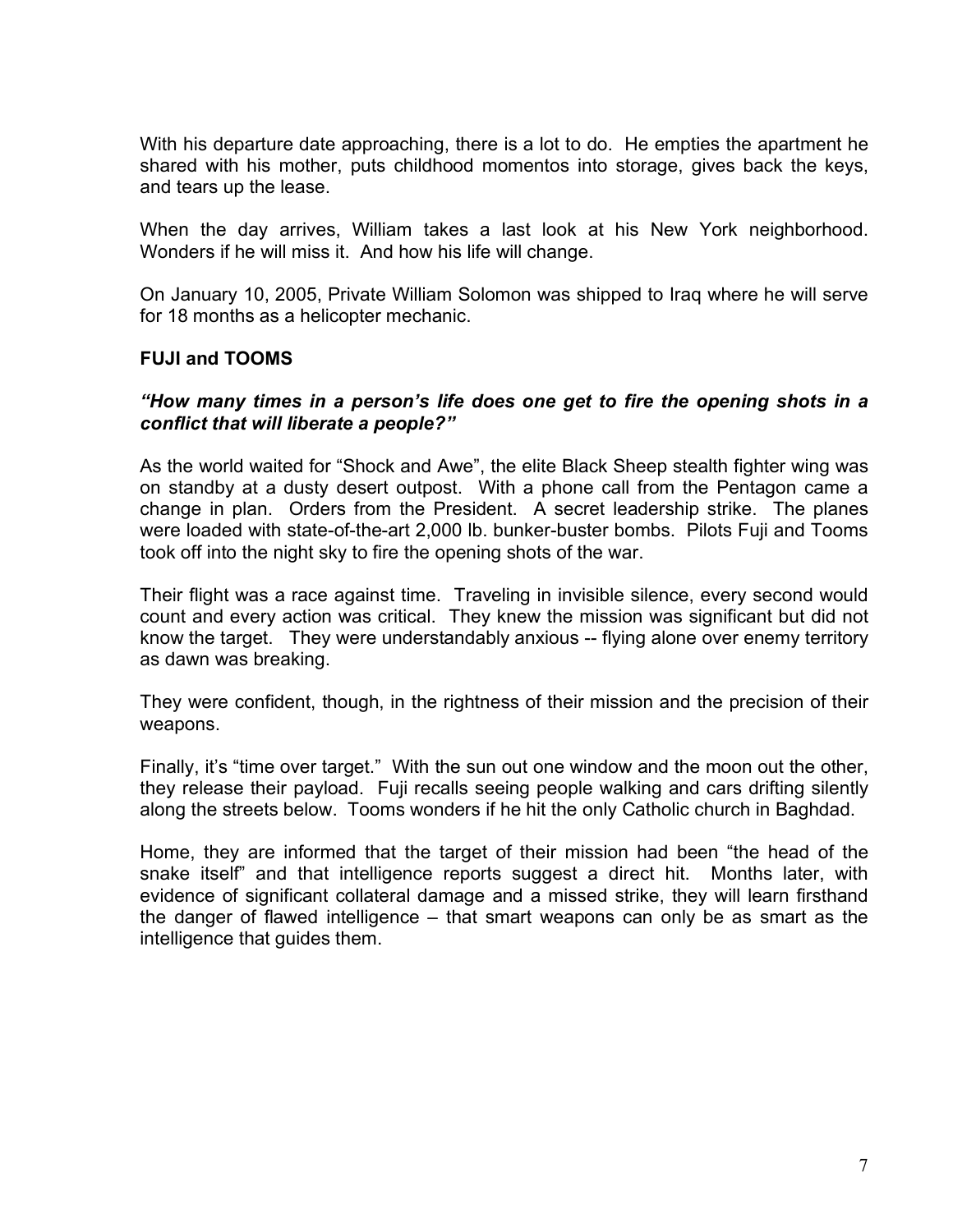#### **KAREN KWIATKOWSKI**

#### *I was in the Pentagon when we got hit. And yes, it does change your perspective. But the war in Iraq had nothing to do with the war on terrorism. That was a huge leap, a manufactured leap, in order to implement a calculated and predeveloped foreign policy."*

When Karen Kwiatkowski was assigned to the Pentagon's Iraq Desk in August of 2002, she immediately knew something was wrong. "I could see that war was going to happen. The decision had been made and it was just a matter of bringing the American people up to speed." After twenty-five years in the airforce, Karen found herself at the epicenter of America's imperial designs in the Iraq War. Unfamiliar faces were appearing in the halls of the Pentagon -- neoconservative civilians appointed by the Vice President.

Karen and other desk officers knew all intelligence on Saddam Hussein. They knew he was judged to be less than a threat. But these civilians had other plans. They were intent on making a case for war against Saddam. Before long, they broke off from the desk officers to form their own office – "the Office of Special Plans." From here, they would forge intelligence to make the case for war. "I thought I was seeing a hijack of our defense policy," Karen recalls. As she looked into it, she discovered firsthand shadowy motives behind America's war on Iraq – geostrategic goals to stop Saddam from converting his oil supplies to Euro, to establish a broad network of permanent military bases in the oil-rich region, and to qualify American companies for lucrative contracts to rebuild the war-torn country.

As the war began, after a twenty year career in the Armed forces, Karen came to a crossroads. "I had to remove myself," she concluded, retiring from the Pentagon to raise horses in Virginia's Shenandoah Valley. "My heart was with the military I chose to serve. I did not look back."

#### **ANH DUONG**

#### *"As a refugee of war, I understand the pain, the suffering, that war could cause."*

Shortly after the 9/11 attacks, the Pentagon needed a new weapon – a bomb to penetrate the cave and tunnel complexes of America's enemies in the War on Terror.

The job fell to a remarkable woman. Anh Duong fled Saigon in 1975, vowing to fight tyranny for her adopted country. She became one of the country's top explosives experts, running the Navy's Indianhead Air-to-Ground Explosive Center. When the Pentagon order came, she saw a chance to repay her lifelong debt to the "American warfighters" who rescued her in Vietnam.

Her team successfully developed the "thermobaric" bunker buster used against targets in Afghanistan and then Iraq in just 60 days. "As a refugee, I feel I understand the cost of war firsthand. We in South Vietnam didn't ask for war. It was forced on us. Sometimes you don't have a choice but to fight."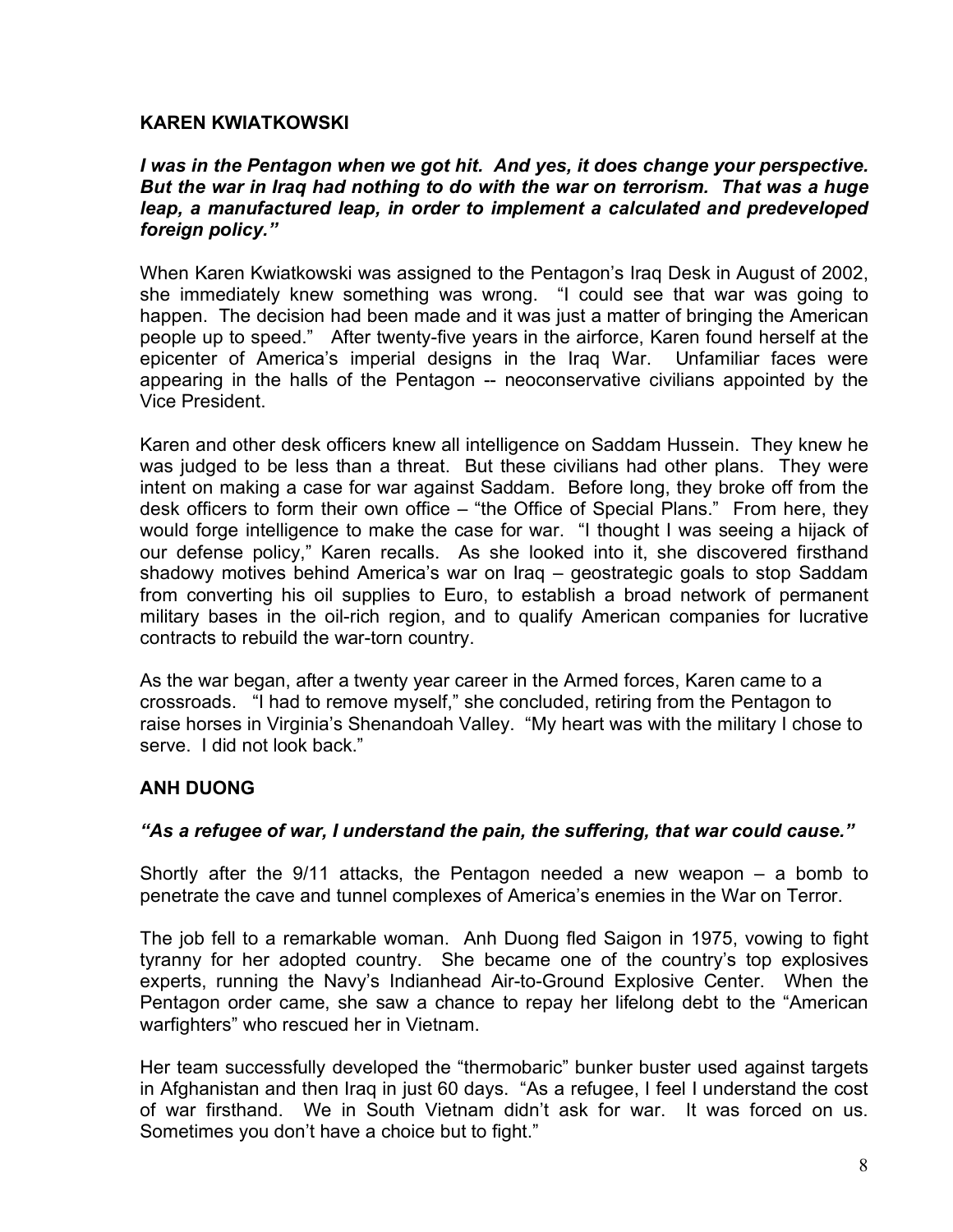# *WHY WE FIGHT* Description of Other Participants

## **SENATOR JOHN McCAIN (R/AZ)**

**SEN. JOHN McCAIN** was born in Panama Canal Zone, August 29, 1936. He graduated from the United States Naval Academy in Annapolis, Md. 1958, and the National War College, Washington, D.C. 1973. He was a pilot in the United States Navy and a prisoner of war in Vietnam from 1967-1973. He received numerous awards, including the Silver Star, Legion of Merit, Purple Heart, and Distinguished Flying Cross. He was elected as a Republican in 1982 to the Ninety-eighth Congress and elected to the United States Senate in 1986. He is widely regarded as an expert in national security matters as well as a watchdog on defense corruption.

### **WILLIAM KRISTOL,** Editor The Weekly Standard

Before starting The Weekly Standard in 1995, Mr. Kristol led the Project for the Republican Future, where he helped shape the strategy that produced the 1994 Republican congressional victory. Prior to that, Mr. Kristol served as Chief of Staff to Vice President Dan Quayle during the Bush administration and to Secretary of Education William Bennett under President Reagan. Before coming to Washington in 1985, Mr. Kristol taught politics at the University of Pennsylvania and Harvard's Kennedy School of Government.

In 1997, Mr. Kristol co-founded the Project for a New American Century, a foreign policy think tank that has been credited as an influential force in shaping U.S. foreign policy during the first Bush administration.

### **RICHARD PERLE**

Richard Perle is Resident Fellow, American Enterprise Institute for Public Policy Research, Washington DC (1987-) where he had directed its commission on Future Defenses. He is a leading authority on national security, military requirements, arms proliferation and defense, and regional conflicts. From 2001-2003, he served as Chairman of the Defense Policy Board, an advisory group appointed to serve the Secretary of Defense. He was Assistant Secretary of Defense under Ronald Reagan (1981-87); and served on the US Senate Staff (1960-1980). Mr. Perle writes frequently for the op-ed pages of the *New York Times, Washington Post, Wall Street Journal, The*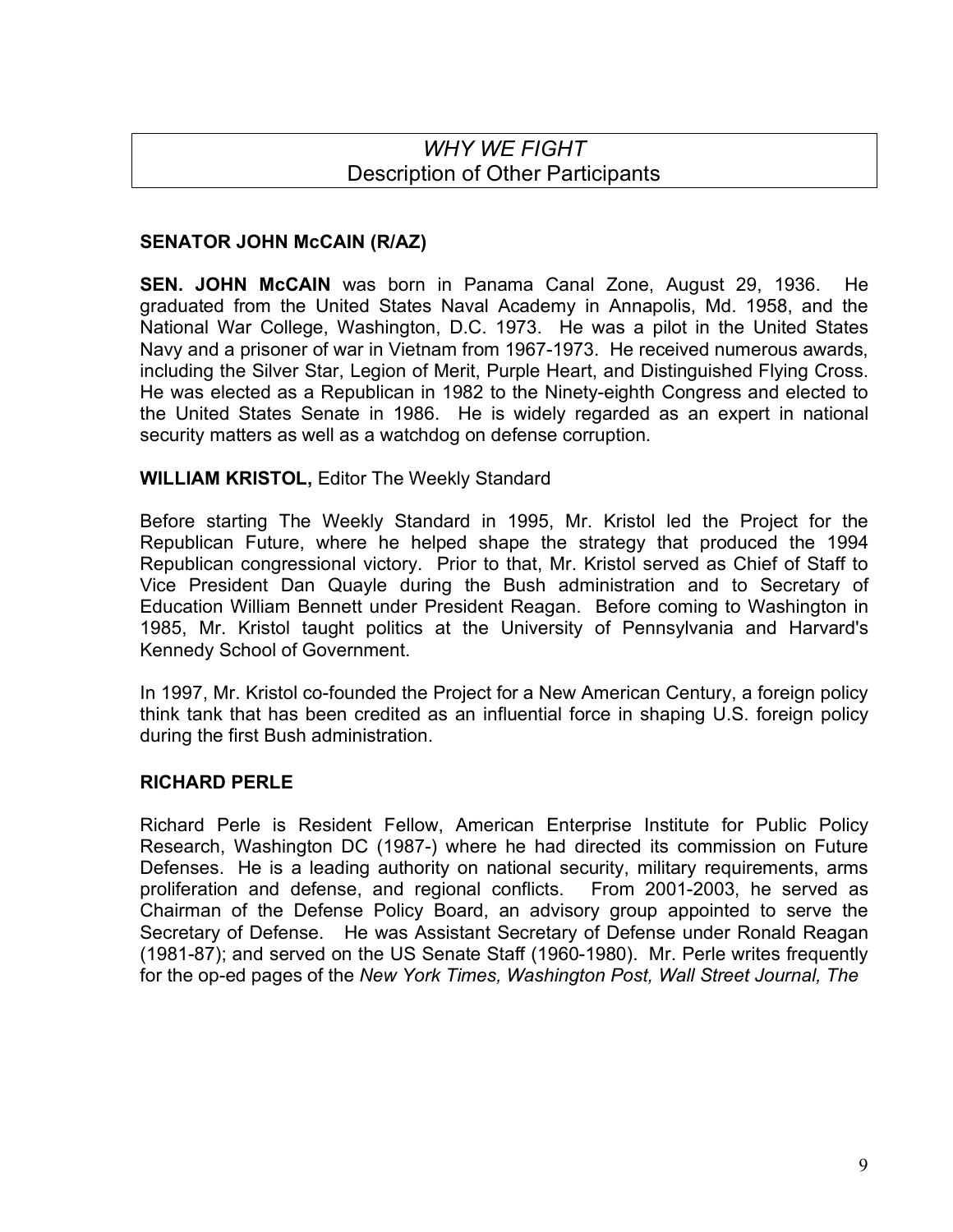*Daily Telegraph (London), Jerusalem Post* and other publications. He appears on radio and television on matters of security and foreign policy. He is the co- author of "*An End to Evil"* and author of *"Hard Line,"* a political novel. He is viewed as one of the architects of the Bush administration's foreign policy, particularly with regard to the leadup to the Iraq war.

#### **GORE VIDAL, Author "Imperial America"**

Gore Vidal is the author of twenty-two novels, five plays, many screenplays and short stories, more than two hundred essays, and a memoir. Two of his novels, **Lincoln** and **1876**, were the subject of cover stories in Time and Newsweek, respectively. In 1993, a collection of his criticism, **United States: Essays 1952-1992**, won the National Book Award. He received an award from the Cannes Film Festival for best screenplay for The Best Man. He divides his time between Ravello, Italy, and Los Angeles. He is also the author of several books on U.S. foreign policy, including **Perpetual War for Perpetual Peace**, **Dreaming War**, and, most recently, **Imperial America.**

#### **JOHN S.D. EISENHOWER, Son of President Eisenhower, Military Historian**

Son of President Dwight D. Eisenhower, John S.D. Eisenhower served on the White House Staff between October 1958 and the end of the Eisenhower administration. From 1961 to 1963 he assisted his father in writing "The White House Years," his presidential memoirs. Mr. Eisenhower is also a retired Brigadier General (AUS) and served as Ambassador to Belgium between 1969 and 1971. He is a military historian who has written several books, including **Allies: Pearl Harbor to D-Day**, **Yanks**, and **General Ike, A Personal Reminiscence** in June 2003.

### **JAMES G. ROCHE**, Secretary of the Air Force

Dr. James G. Roche is the 20th Secretary of the Air Force. In this role, he is responsible for the affairs of the Department of the Air Force, including the organizing, training, equipping, and providing for the welfare of its nearly 370,000 men and women on active duty, 180,000 members of the Air National Guard and the Air Force Reserve, 160,000 civilians, and their families. As head of the Department of the Air Force, Secretary Roche is responsible for its functioning and efficiency, the formulation of its policies and programs, and the timely implementation of decisions and instructions of the President of the United States and the Secretary of Defense. With an annual budget of approximately \$90 billion, he ensures the Air Force can meet its current and future operational requirements.

Prior to this appointment, Secretary Roche held several executive positions with Northrop Grumman Corp., including Corporate Vice President and President, Electronic Sensors and Systems Sector. Prior to joining Northrop Grumman in 1984, he was Democratic Staff Director of the U.S. Senate Armed Services Committee.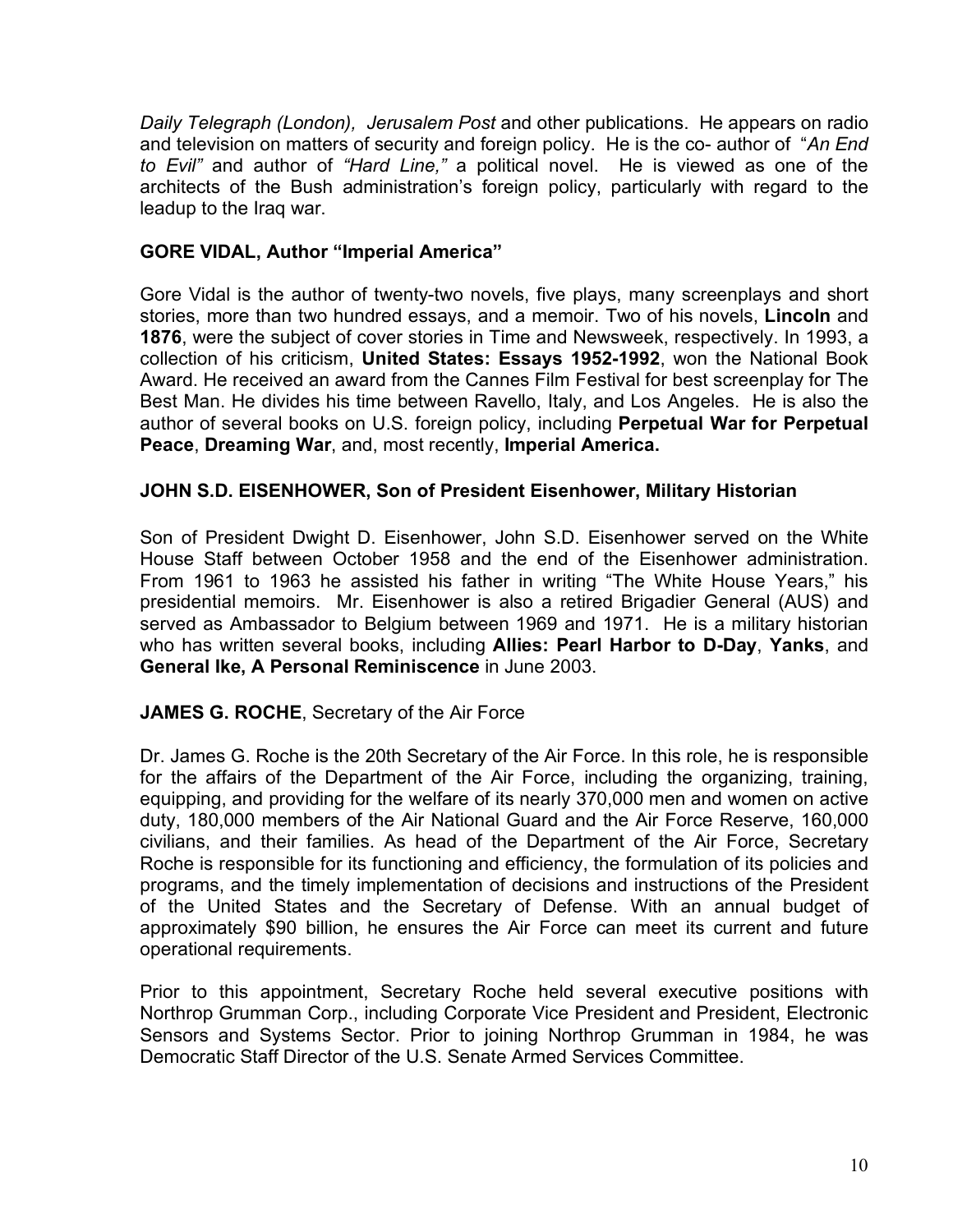## **CHALMERS JOHNSON**, Political Scientist

Chalmers Johnson is President of the Japan Policy Research Institute, a public affairs organization concerned with international relations in the Pacific. His fifty-year career in foreign policy began with his first visit to Japan in 1953 as a U.S. Navy officer. From 1967-73, Johnson served as a consultant in the CIA's Office of Strategic Assessments. He taught at the Berkley and San Diego campuses of the University of California for thirty years and holds endowed chairs in both of them. He was also Chairman of the Department of Political Science at Berkley. He is the author of countless articles as well as some 15 books including, most recently, **Blowback: The Cost and Consequences of American Empire** and **The Sorrows of Empire.**

#### **CHARLES LEWIS**, Center for Public Integrity

Charles Lewis is the founder and was until 2004 the Executive Director of the Center for Public Integrity, a nonprofit, nonpartisan watchdog organization conducting investigative reporting and research on public policy issues. Since its inception in 1989, the Center has grown to a full-time staff of 40, and issued more than 200 investigative reports, including 12 books. Under Lewis' direction, Center reports have been honored by Investigative Reporters and Editors (IRE), the Society of Professional Journalists (SPJ), and others 28 times. Center findings or perspectives have appeared in roughly 8,000 news media stories since 1990. Since 1990, he has conducted more than 30 news conferences at the National Press Club, many of them nationally televised. National Journal has called Lewis and the Center a "watchdog in the corridors of power." The Chicago Tribune has said that, "if Lewis didn't exist, somebody would have to invent him."

The Village Voice called Lewis "the Paul Revere of our time" in early 2003 after he obtained a copy of the Justice Department's draft legislation "sequel" to the U.S.A. Patriot Act, and posted it on the Center's Website,

#### **JOSEPH CIRINCIONE**, Carnegie Endowment for International Peace

Joseph Cirincione is the author of *Deadly Arsenals: Tracking Weapons of Mass Destruction* (Carnegie Endowment, 2002) and a senior associate and director of the Non-Proliferation Project at the Carnegie Endowment for International Peace in Washington DC. He is a frequent commentator on proliferation and security issues in the media, and teaches at the Georgetown University Graduate School of Foreign Service. In May 2004 the *National Journal* listed Cirincione as one of the 100 people whose ideas will shape the debates over the 'ten most important issues of the day.' The World Affairs Councils of America previously named him one of 500 people whose views have the most influence in shaping American foreign policy. Cirincione is a member of the Council on Foreign Relations and the International Institute for Strategic Studies. He is an honors graduate of Boston College and holds a Masters of Science with highest honors from the Georgetown School of Foreign Service.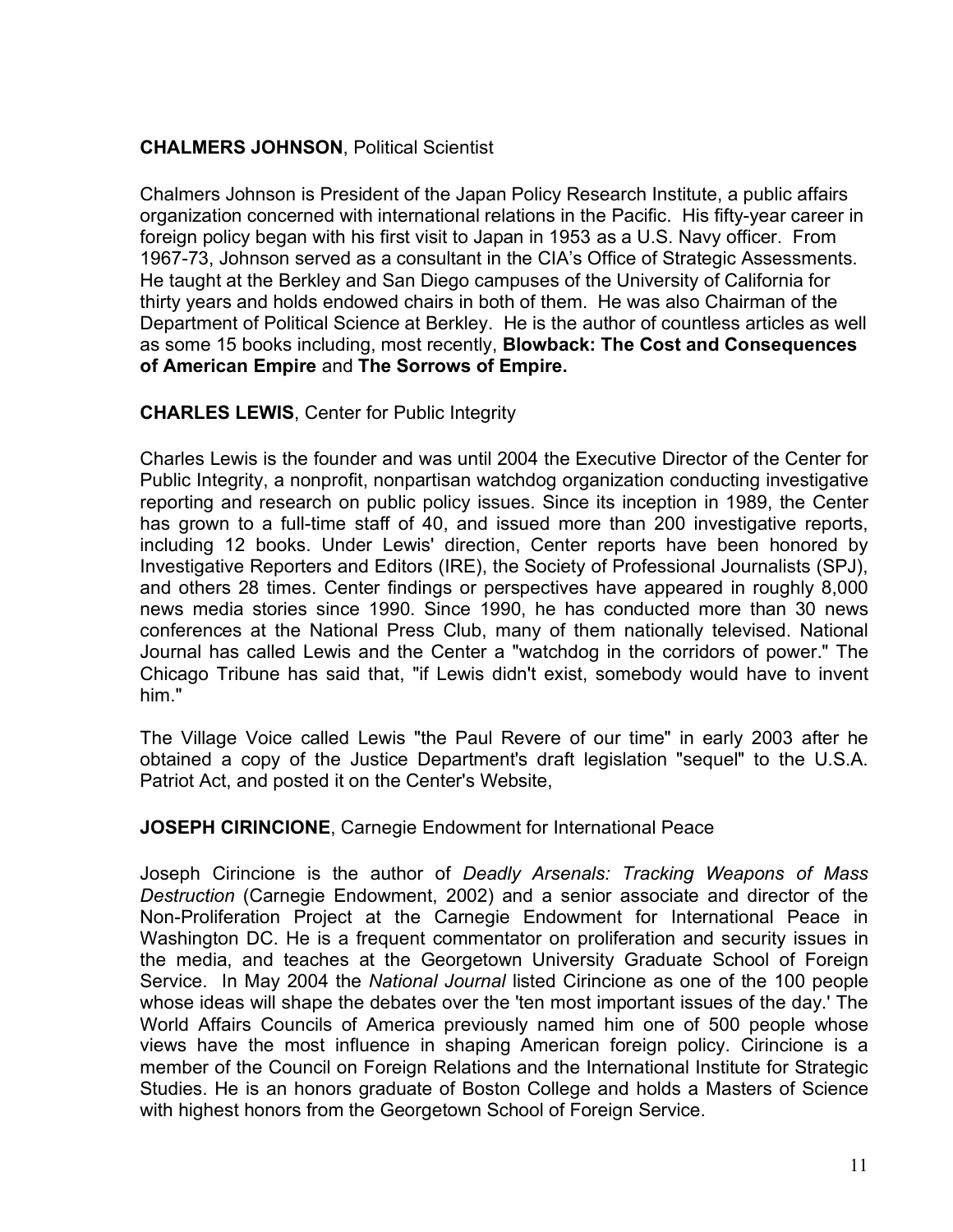#### **SUSAN EISENHOWER, Granddaughter of President Eisenhower**

Susan Eisenhower is a senior fellow and director of programs at the Eisenhower Institute and is best known for her work in Russia and the former Soviet Union. Over the years, Ms. Eisenhower has testified before the Senate Armed Services and Senate Budget Committees on policy toward that region. She has also been appointed to the National Academy of Sciences' standing Committee on International Security and Arms Control (CISAC) where she is now serving a third term. In 2000, a year before September 11, she co-edited a book, **Islam and Central Asia**, which carried the prescient subtitle, *An Enduring Legacy or an Evolving Threat?*

In the past ten years, Ms. Eisenhower has has authored three books: two of which, **Breaking Free** and **Mrs. Ike**, have appeared on bestseller lists. She has also edited three collected volumes on regional security issues, and penned hundreds of op-eds and articles on foreign policy for publications such as The Washington Post, The Los Angeles Times, USA Today, the Naval Institute's Proceedings, The London Spectator, Gannett newspapers. She is also a frequent expert on every major network news program.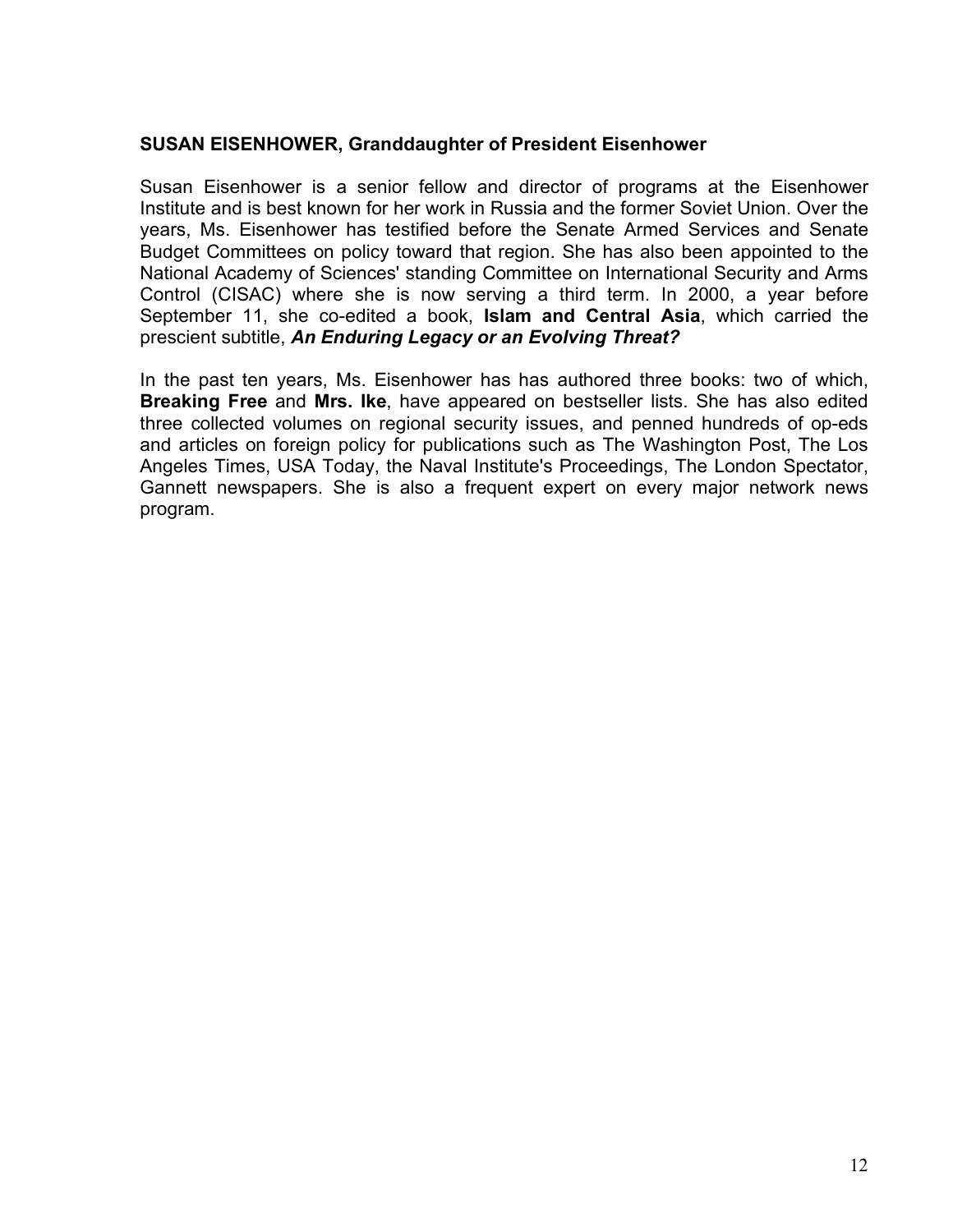# *WHY WE FIGHT* Filmmaker Biographies

### **EUGENE JARECKI - DIRECTOR, PRODUCER**

Eugene Jarecki 's first short film, **SEASON OF THE LIFTERBEES,** premiered at **SUNDANCE** in 1992 before winning a regional Student Academy Award and Grand Prize at **ASPEN SHORTSFEST**.

In 2001, Jarecki wrote and directed the dramatic feature **THE OPPONENT**, distributed by **LIONS GATE FILMS.** His 2002 documentary **THE TRIALS OF HENRY KISSINGER** was released theatrically in 130 U.S. cities. Winner of the 2002 Amnesty International Award, the film was nominated for an Independent Spirit Award, broadcast in over thirty countries. In 2002, **TRIALS** was selected to launch the **SUNDANCE CHANNEL**'s DOCday venture as well **BBC**'s prestigious digital channel **BBC4**.

#### **SUSANNAH SHIPMAN – PRODUCER**

Susannah Shipman has worked for several years as a Producer in London doing films for British Television including the film *House of War* which chronicled the bloody battle at Mazar -I –Sharif, Afghanistan in which 300 Taliban prisoners and the CIA agent Mike Spann were killed. The film won the Overseas Press Club Edward R. Murrow Award for Best Documentary on International Affairs. Prior to that, Ms. Shipman worked at ABC News on both documentaries (the weekly series *Turning Point* and the Peter Jennings Series *The Century*) and 20/20.

#### **NANCY KENNEDY - EDITOR**

Nancy Kennedy is a New York based editor who has worked on a number of awardwinning films including Sundance winners *Thank You and Goodnight* and *Riding the Rails*. She has also co-directed and edited several independent documentaries, most recently*, Bluegrass Journey* and *Contact Cuba* and is currently producing a film about feminism, *She's Beautiful When She's Angry*. Her many editing credits include work on television series such as Great Performances, American Experience, City Arts, National Geographic and other documentary specials for ABC, CBS and NBC.

#### **ROBERT MILLER - COMPOSER**

Award winning composer Robert Miller was formally trained at the Mannes College of Music in NYC, and studied privately with American Masters William Schuman and Aaron Copland. Miller has written several works that have been performed by orchestras nationwide. He has been the Composer-In-Residence with the New Yorkbased Jupiter Symphony. The New York pops performed his orchestrations to Leonard Bernstein's famed *West Side Story Variations* at Carnegie Hall. Prior to composing the score for **WHY WE FIGHT**, Miller completed scoring the dramatic film *Red Doors*.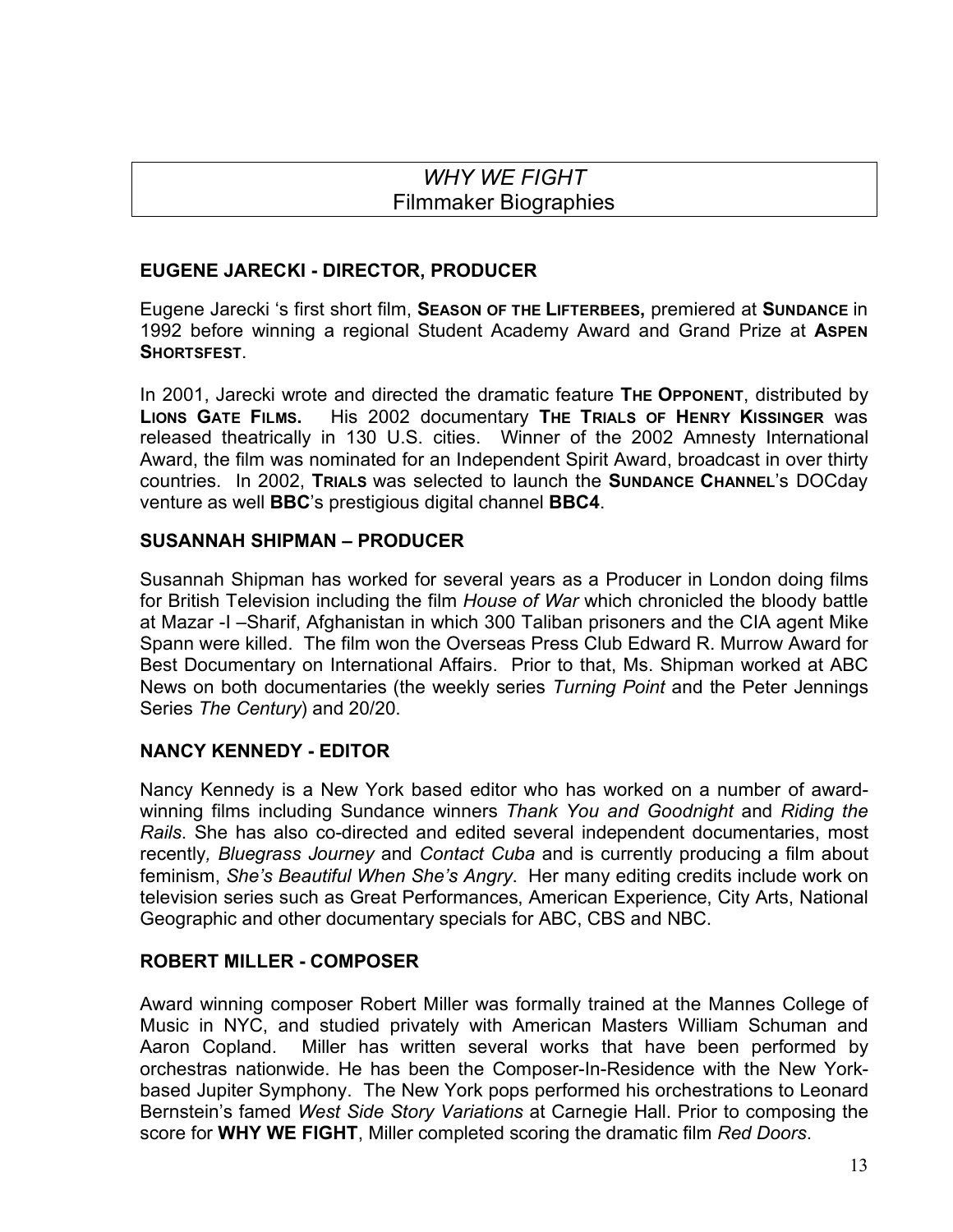# *WHY WE FIGHT* List of Participants

#### **Main Characters**

Wilton Sekzer – Officer, NYPD Fuji & Tooms – Stealth Fighter Pilots, U.S. Air Force Lt. Col. Karen Kwiatkowski – Officer, Pentagon Middle East Desk William Solomon – New Recruit, U.S. Army Anh Duong – Explosives Expert, Indianhead Naval Center

#### **Others (in order of appearance)**

Sen. John McCain (R/AZ) Chalmers Johnson, CIA 1967-1973 Joseph Cirincione, Carnegie Endowment for Peace Gore Vidal, Author Charles Lewis,Center for Public Integrity Richard Perle, Pentagon Advisor William Kristol, Editor, The Weekly Standard Col. Richard Treadway, Commander Stealth Fighter Squadron James Roche, Secretary of the Air Force John S.D. Eisenhower, Son of Dwight Eisenhower Susan Eisenhower, Granddaughter of Dwight Eisenhower Gwynne Dyer, Military Historian Donna Ellington, President, Raytheon Missile Systems Col. Wally Saeger, U.S. Air Force Munitions Directorate Franklin Spinney, Pentagon Systems Analyst (ret.) Dan Rather, CBS News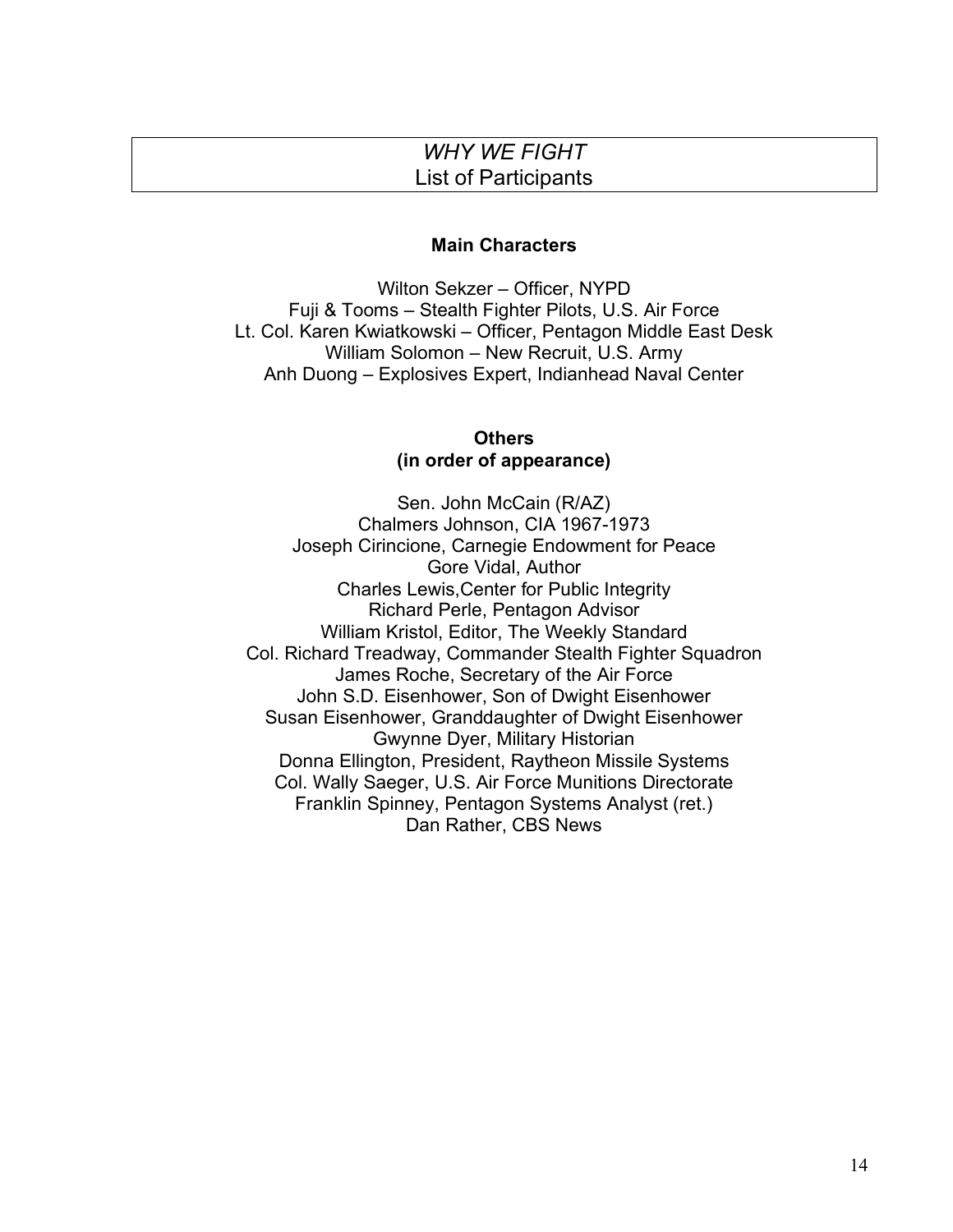# *WHY WE FIGHT* **Credits**

| Susannah Shipman                        |
|-----------------------------------------|
| .Roy Ackerman                           |
| <b>Nicholas Fraser</b>                  |
| Nancy Kennedy                           |
| <b>Robert Miller</b>                    |
| <b>Etienne Sauret</b><br>May Ying Welsh |
| <b>Hayder Daffar</b>                    |
| Alessandra Meyer                        |
|                                         |
|                                         |
|                                         |
| <b>Cletus Dalglish-</b>                 |
| Schommer                                |
| <b>Prudence Arndt</b>                   |
| Melinda Shopsin                         |
|                                         |
|                                         |
| Nora Colie                              |
|                                         |
|                                         |
| <b>Foster Wiley</b>                     |
| Chris Li                                |
| Dave Sperling                           |
| Sam Cullman                             |
| Joe DiGennaro                           |
| <b>Colin Skinner</b>                    |
| Ed Dooley                               |
| Joe Lawler                              |
| Antonio Abreu                           |
| <b>Rodney Mitchell</b>                  |
| <b>William Knox</b>                     |
|                                         |